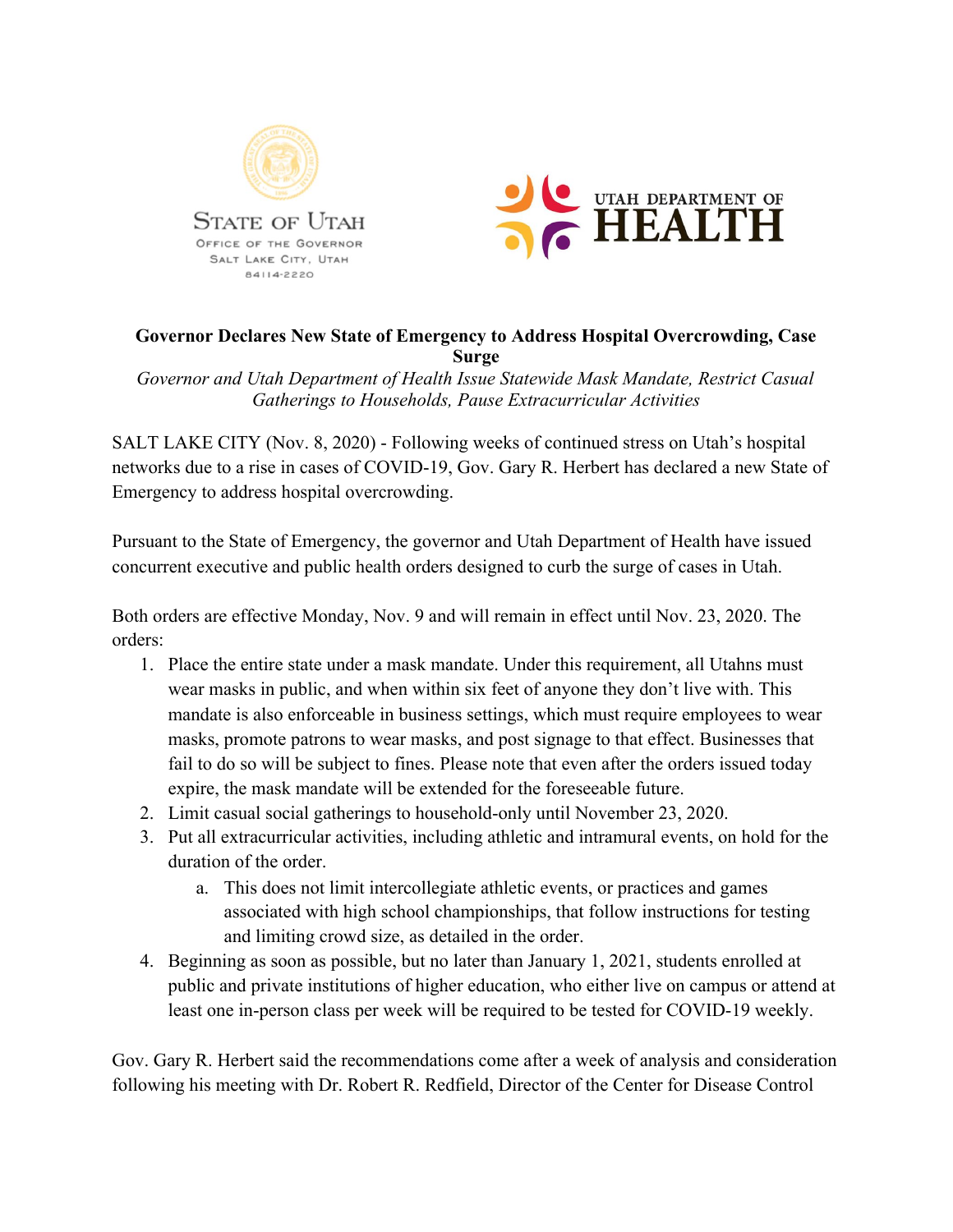and Prevention, and Dr. Deborah Birx, the Coronavirus Response Coordinator for the White House Coronavirus Task Force. Both stressed that requiring masks, limiting social gatherings, and testing young populations are the most critical actions communities can take to slow the spread of coronavirus.

"To make a real difference in slowing the spread of COVID-19 and turning around the dire situation in our hospitals, we all need to do more," said Gov. Gary R. Herbert. "That's why we are restricting casual social gatherings for the next two weeks. This means many of us may have to cancel plans with extended family and friends. This is a sacrifice for all of us. But as we slow the spread it will make all the difference for our overworked healthcare workers, who desperately need our help."

Lt. Governor Spencer J. Cox, says controlling the spread of COVID-19 is his number one priority as governor-elect.

"There was a lot we didn't know at the start of the pandemic," Cox said. "Now we know better what we are up against, and we know more about how to fight it. We know masks work. We know limiting gatherings and maintaining distance from each other works. Our dedicated medical professionals are learning more about which therapeutics work to combat the disease. I am confident that we can beat this, but only if each of us does more. As leaders, we know testing is a critical piece of our response. While we ask Utahns to do some heavy lifting, we're also significantly ramping up targeted testing in age groups that the Centers for Disease Control and Prevention tell us are frequently asymptomatic."

The State announced today that it will activate additional National Guard resources to assist in contact tracing, and rollout an accelerated testing program for asymptomatic individuals, focusing on required weekly testing on college campuses, testing for students who participate in extracurricular activities, and eventual workplace testing for people 35 and younger, since this age group is most likely to be asymptomatic if they contract COVID-19. The Utah Department of Health is also working to expand rapid asymptomatic testing to high school teachers in the state. All K-12 teachers in the state currently have universal access to PCR testing through TestUtah

Rich Saunders, executive director for the Utah Department of Health, said targeted, asymptomatic testing among populations that are currently driving the spread of cases can help control the surge.

"For some time now, we have been able to test anyone with symptoms of COVID-19. But we know asymptomatic spread is a significant factor in this pandemic and we have to test more than just those who feel sick. Luckily, as the science advances, these tests get less and less invasive."